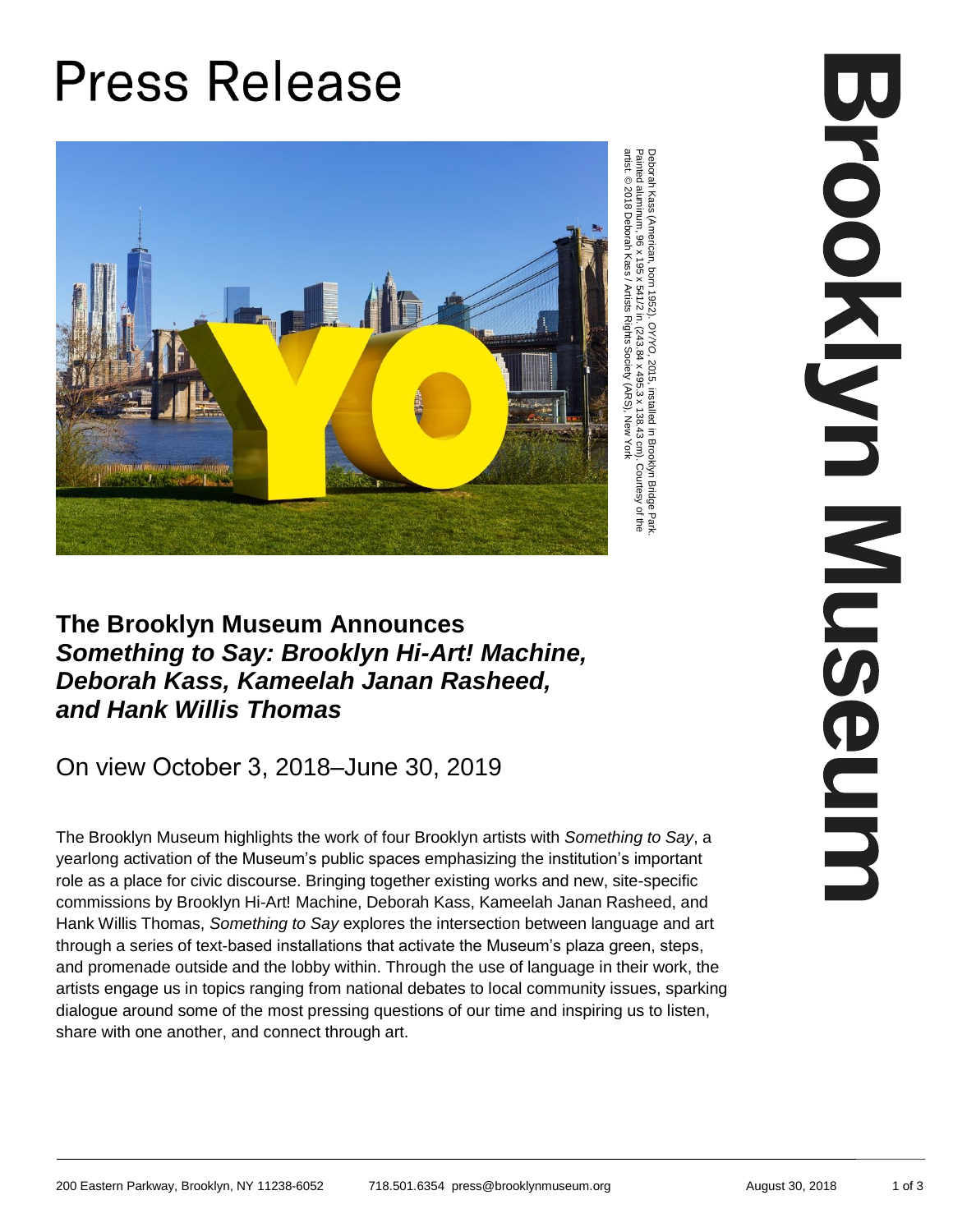*Something to Say* is curated by Sharon Matt Atkins, Director of Curatorial Affairs, and Carmen Hermo, Associate Curator, Elizabeth A. Sackler Center for Feminist Art, Brooklyn Museum.

Crown Heights art collective **Brooklyn Hi-Art! Machine** (BHAM) will activate the façade of the Museum's Martha A. and Robert S. Rubin Pavilion with one of their signature woven text works, which reads "DO NOT DISAPPEAR INTO SILENCE." Created by BHAM co-founders Mildred Beltré and Oasa DuVerney, who often address gentrification and community-building through art-making, the installation proposes that artists and artworks can speak out for otherwise unspoken concerns and encourage the voices of silenced communities. The work serves as a reminder that constructive conversations are a necessary part of a community.

Installed on the Museum's front plaza will be **Deborah Kass**'s monumental *OY/YO* sculpture, most recently on view on the North Fifth Street Pier and Park in Williamsburg, following its debut in Brooklyn Bridge Park in 2015. *OY/YO* is inspired by Ed Ruscha's *OOF* (1962), Milton Glaser's *I Love NY* logo (1977), and Robert Indiana's *LOVE* (1966–99), and is part of Kass's ongoing engagement with and reclamation of iconic works by twentiethcentury male artists. The sculpture stands eight feet tall and can be read as "YO" from one side or "OY" from the opposite side. "YO" refers to both the Spanish word for "I" and to the popular slang greeting, while "OY" is a common Yiddish word expressing dismay or annoyance. In Prospect Heights and neighboring Crown Heights, *OY/YO* takes on new meaning, as it speaks to the longstanding, ever evolving, and complex social dynamics between Black, Latinx, and Jewish communities in the neighborhood.

**Kameelah Janan Rasheed**, an interdisciplinary artist, writer, and former public-school teacher, will create a two-part installation that explores ongoing attempts to "locate self, community, and nations in an increasingly uncertain world," in the artist's words. Installed on the Brooklyn Museum's interior brick arcade, Rasheed's indoor text work consists of a series of questions meant to serve as thoughtful conversation starters. Meanwhile, on the steps near the fountain, her outdoor work engages with various prepositions that inspire reflection on time, location, and direction among visitors.

As this yearlong activation progresses, Rasheed and the Museum will engage with the surrounding community through a programming partnership with the Brooklyn Public Library. Rasheed, a former member of the Brooklyn Museum's Education department, will organize a public reading group as part of the solo exhibition she is having at the Library starting in January 2019. Her exhibition, organized by the Brooklyn Public Library and neatly overlapping with *Something to Say*, draws further connections between two of Prospect Heights' great cultural institutions.

In October, **Hank Willis Thomas** will install a site-specific neon sculpture above the Museum's admissions desk, welcoming visitors and reminding them of the Brooklyn Museum's commitment to creating an inviting environment for all. The work, *Love Rules*, continuously flashes various combinations of the words within it, opening it up to various interpretations, including "love over rules," "love rules," and "love overrules." The poignant words were drawn from a recording of Thomas's cousin, Songha Willis, singing. Thomas found this recording a month after Willis was murdered in Philadelphia in 2000. At the Museum, *Love Rules* reminds viewers to come together, rather than pull apart, during difficult times.